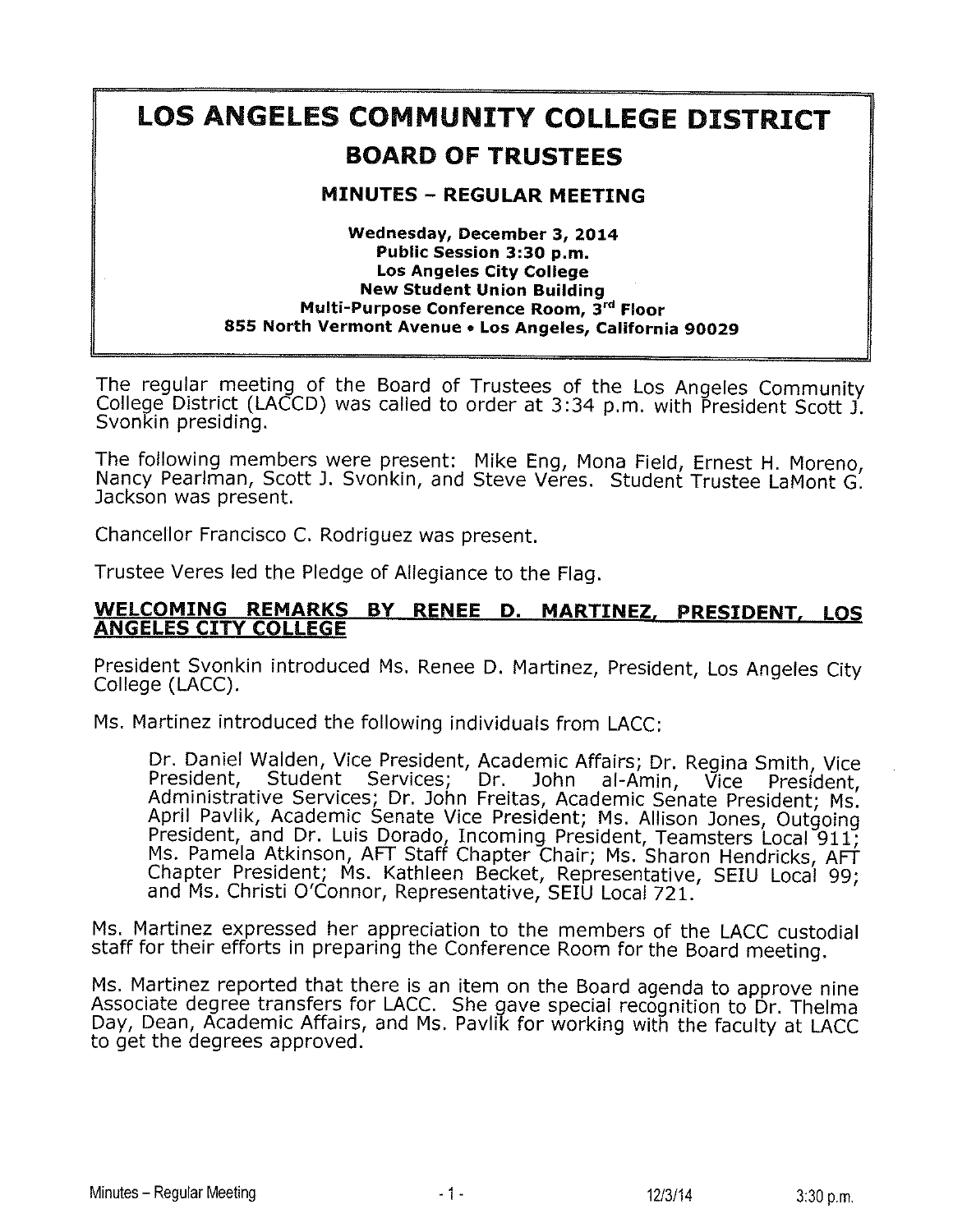# APPROVAL OF MINUTES

Motion by Trustee Field, seconded by Trustee Moreno, to approve the following minutes:

Regular Meeting and Closed Session - October 22, 2014

Student Trustee Advisory Vote: Aye (Jackson) APPROVED: 6 Ayes

#### REPORTS FROM REPRESENTATIVES OF EMPLOYEE ORGANIZATIONS AT THE RESOURCE TABLE

The following individuals reported from the Resource Table:

Ms. Allison Jones, President, Teamsters Local 911; Mr. Galen Bullock, Business Representative, SEIU Local 721; Dr. John Freitas, Acad Senate President, LACC; Ms. Diva Sanchez, Representative, SEIU Lo and Mr. David Do, ASO Vice President, Los Angeles Pierce College (LAPC).

# ANNOUNCEMENTS FROM THE COLLEGE PRESIDENTS

Ms. Martinez announced that Mr. David Allsop has been appointed ASG President at LACC. She announced that a music recital, which is a free event, will be held on Friday, December 5, 2014 at in the New Student Union Building. She further announced that on Wednesday, December 10, 2014 at 7:00 p.m., Dr. I Henderson III will conduct the LACC Chamber Orchestra in another free cor

Mr. Laurence B. Frank, President, Los Angeles Trade-Technical College (LATTC), announced that the Gold Thimble Fashion Show will be held at LATTC on Friday. December 12, 2014 at 7:00 p.m.

Dr. Monte E. Perez, President, Los Angeles Mission College (LAMC), an that the Ford Foundation has asked LAMC to be the fiscal agent for a g amount of approximately \$350,000. He indicated that the grant would be distributed among College of the Canyons, LATTC, and Pasadena City College for the purpose of offering courses for inmates as part of an inmate ed program. He further announced that LAMC will have 50 to 100 Los / Conservation Corps individuals employed, most of whom will be LAMC students. He invited everyone to the LAMC Holiday Luncheon on Thursday, December 11, 2014 from 11:30 a.m. to 1:00 p.m.

\* \* \*:

There being no objection, President Svonkin took out of order Com. Nos. HRD2., HRD3./ and HRD4.

# RECOMMENDATIONS FROM THE CHANCELLOR

Com. No. HRD2. Approval of Agreement with the Administrators' Unit Represented by California Teamsters "Public, Professional & Medical Employees Union Local 911

Com. No. HRD3. Approval of Employee Benefits Agreement with the Administrators' Unit Represented by California Teamsters Public. Professional & Medical Employees Union Local 911